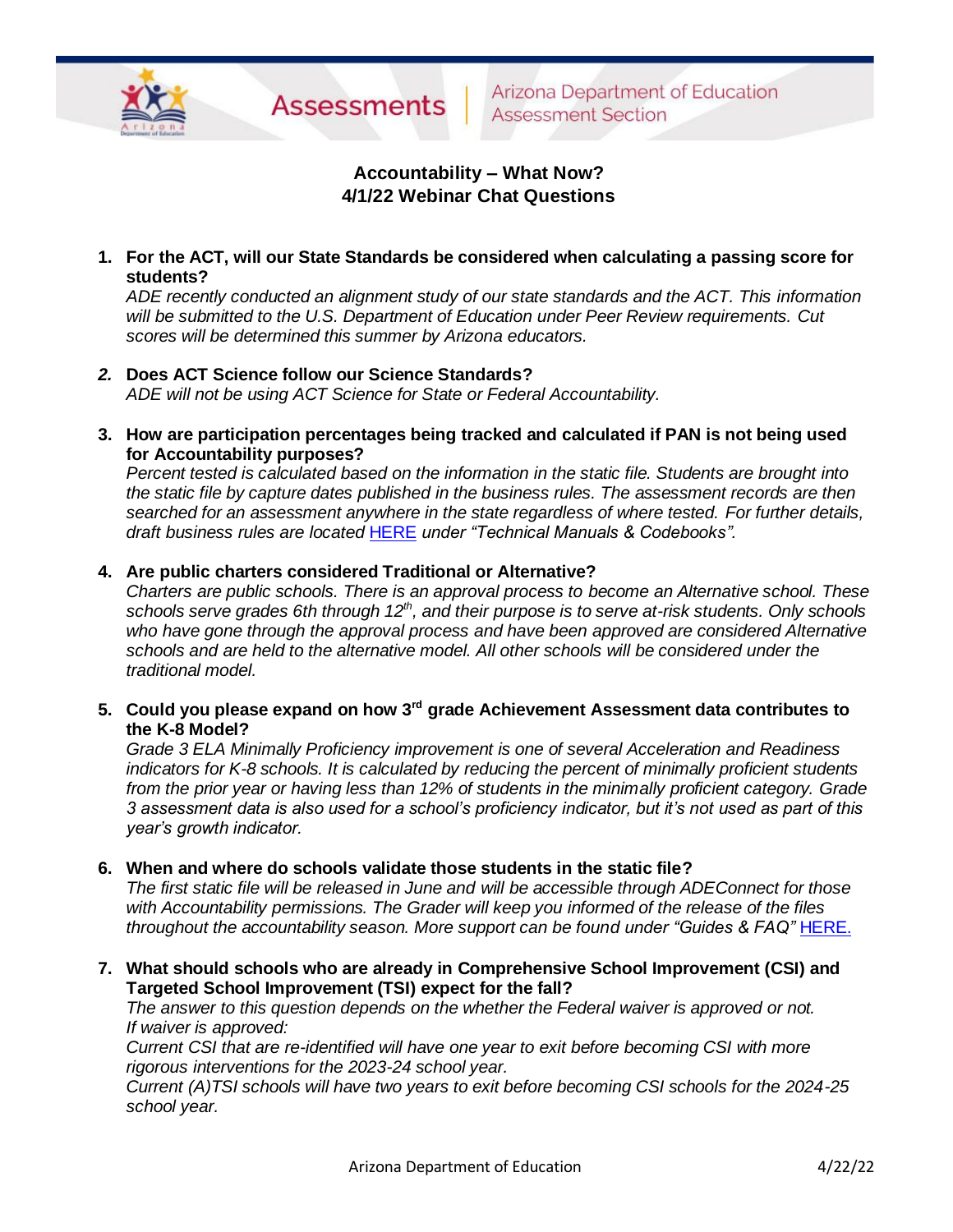*If the waiver is NOT approved:*

*Current CSI schools that are re-identified, will become CSI with more rigorous options for the 2022-23 school year.*

*Current (A)TSI schools will have one year to exit before becoming CSI schools for the 2023-24 We will announce the result of the waiver request as soon as we receive it from USED.*

### **8. Will K-3 schools get a letter grade this year?**

*K-2 and K-3 schools will not receive a letter grade this year. They are on the Board's five-year accountability plan for the development and implementation of the model. Please note that those schools are held accountable under the federal model of accountability.* 

#### **9. Is the data structure for AASA, ACT, and ACT Aspire already available and if not, when can we expect them?**

*If referring to Student Data Files (SDF) for AASA, AzSCI and ACT or Student Performance Files (SPF) for ACT Aspire, these will be posted on the respective webpage on ADE's Assessment Pages. This information will be shared with District/Charter Test Coordinators.*

## *10.* **For ACT, will the ELA score that combines English, Reading, and Writing be categorized in performance bands (i.e., highly proficient, proficient, etc.)**

*New cut cores for the four proficiency levels will be set this summer, using the combined ELA score.*

**11. The ACT accommodations hard deadline was February 25. Is there liability in not providing accommodations to students who enroll in high school after the deadline?**

*As this is a national assessment, ACT's deadline for submission of Accommodation Requests was determined for their test windows. ADE's State Specific Test Windows was provided to DTCs. ADE will continue to work with ACT to determine how to move forward in the future.*

- **12. If a student is enrolled for a very short time during the testing window (for example, 1 or 2 days) but then were withdrawn, will they count as part of 95% (not) tested?** *Please review the applicable business rules found* [HERE](https://www.azed.gov/accountability-research/resources)*. If a student was in attendance on the captured dates, the schools will be held accountable for the 95% tested. It is important to communicate with other schools when students are transferring during the testing window what their status is for testing.*
- **13. For the 95% tested, you mentioned "capture date". Are the capture dates in the business rules or on the ADE website? Where can we locate this?**

*The capture dates are found* [HERE](https://www.azed.gov/accountability-research/resources) *under "Technical Manuals & Codebooks". Please note that future conversations regarding high schools' administration of ACT and percent testing are ongoing with the State Board of Education regarding all components, to include percent tested.* 

## **14. What should we be looking for in the static file?**

*The first static file will be released in June and accessible through ADEConnect for those with Accountability permissions. The Grader will keep you informed of the release of the files throughout the accountability season. More support can be found under "Guides & FAQ"* [HERE.](https://www.azed.gov/accountability-research/resources)

**15. Since there is a Science section of the ACT test, will AzSCI be dropped next year?** *This has not been determined and would be a decision made by the State Board of Education. AZSCI was designed to be aligned to our State Science Standards and grade band configuration. ACT is not designed this way.*